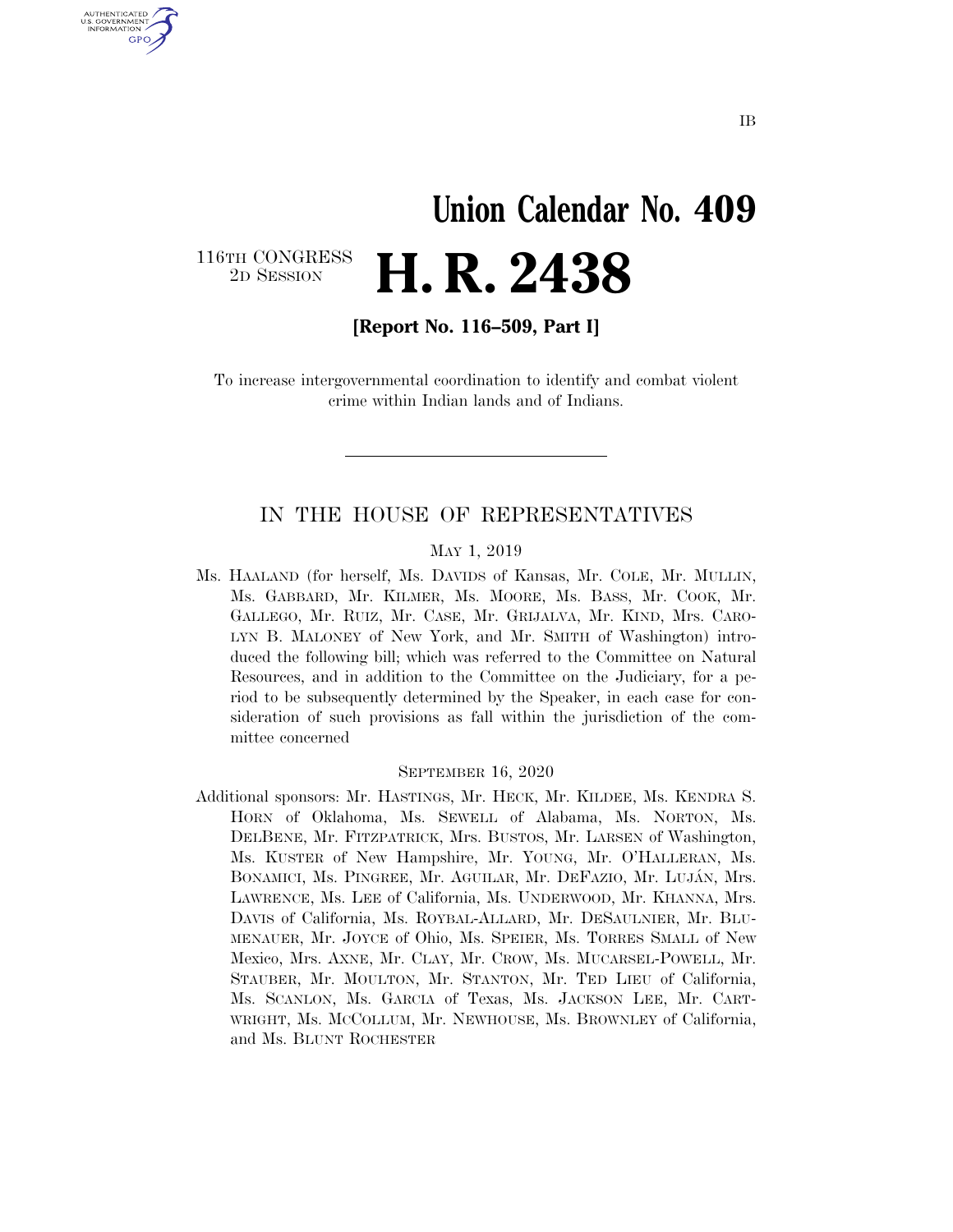#### SEPTEMBER 16, 2020

Reported from the Committee on the Judiciary with an amendment

[Strike out all after the enacting clause and insert the part printed in italic]

#### SEPTEMBER 16, 2020

Committee on Natural Resources discharged; committed to the Committee of the Whole House on the State of the Union and ordered to be printed

[For text of introduced bill, see copy of bill as introduced on May 1, 2019]

## **A BILL**

To increase intergovernmental coordination to identify and combat violent crime within Indian lands and of Indians.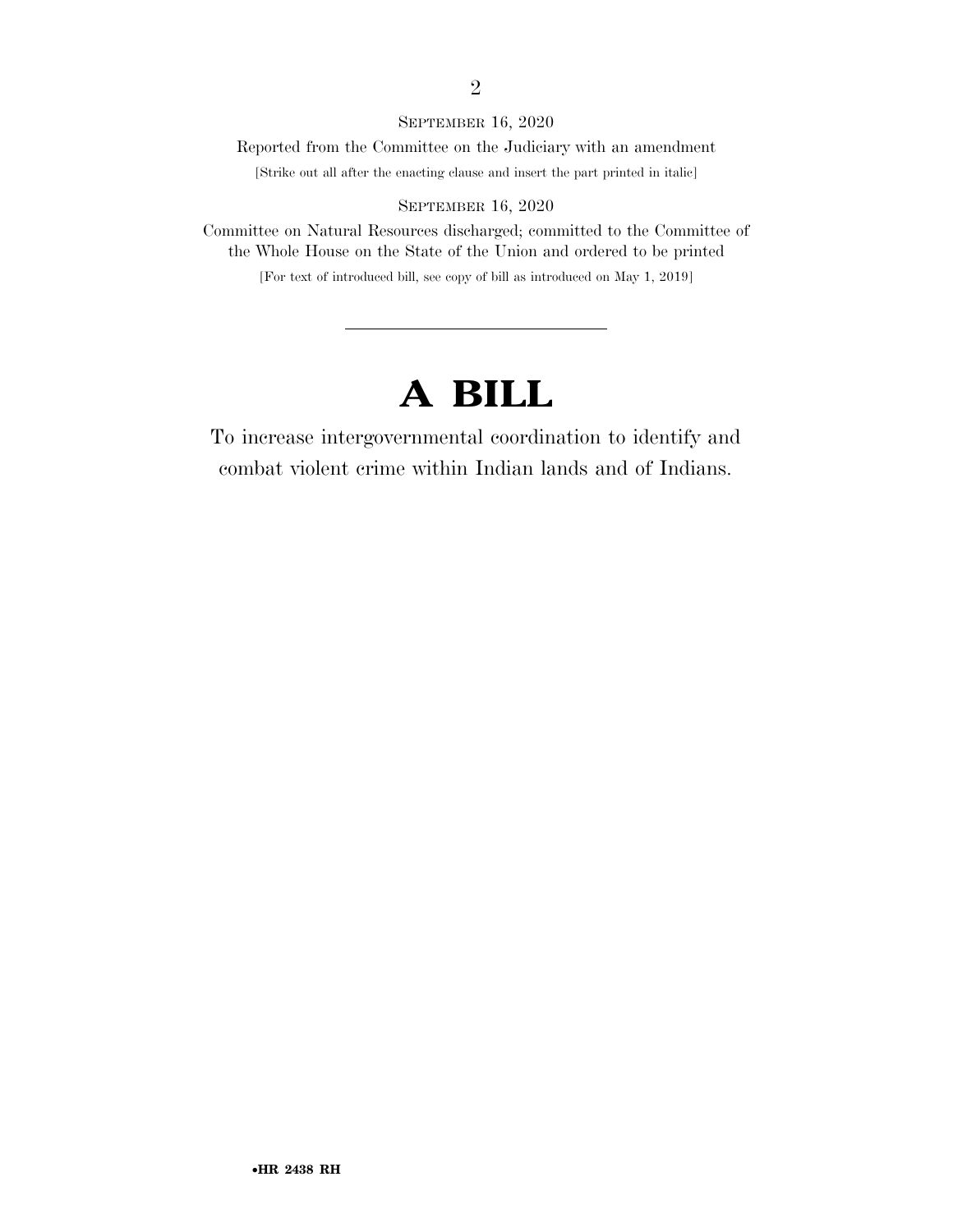*Be it enacted by the Senate and House of Representa- tives of the United States of America in Congress assembled, SECTION 1. SHORT TITLE.* 

 *This Act may be cited as the ''Not Invisible Act of 2020''.* 

### *SEC. 2. DEFINITIONS.*

*In this Act—* 

 *(1) the term ''Commission'' means the Depart- ment of the Interior and the Department of Justice Joint Commission on Reducing Violent Crime Against Indians under section 4;* 

 *(2) the term ''human trafficking'' means act or practice described in paragraph (9) or paragraph (10) of section 103 of the Trafficking Victims Protec-tion Act of 2000 (22 U.S.C. 7102);* 

 *(3) the term ''Indian'' means a member of an Indian tribe;* 

 *(4) the terms ''Indian lands'' and ''Indian tribe'' have the meanings given the terms in section 3 of the Native American Business Development, Trade Pro- motion, and Tourism Act of 2000 (25 U.S.C. 4302); and* 

 *(5) the terms ''urban centers'' and ''urban In-dian organization'' have the meanings given the terms*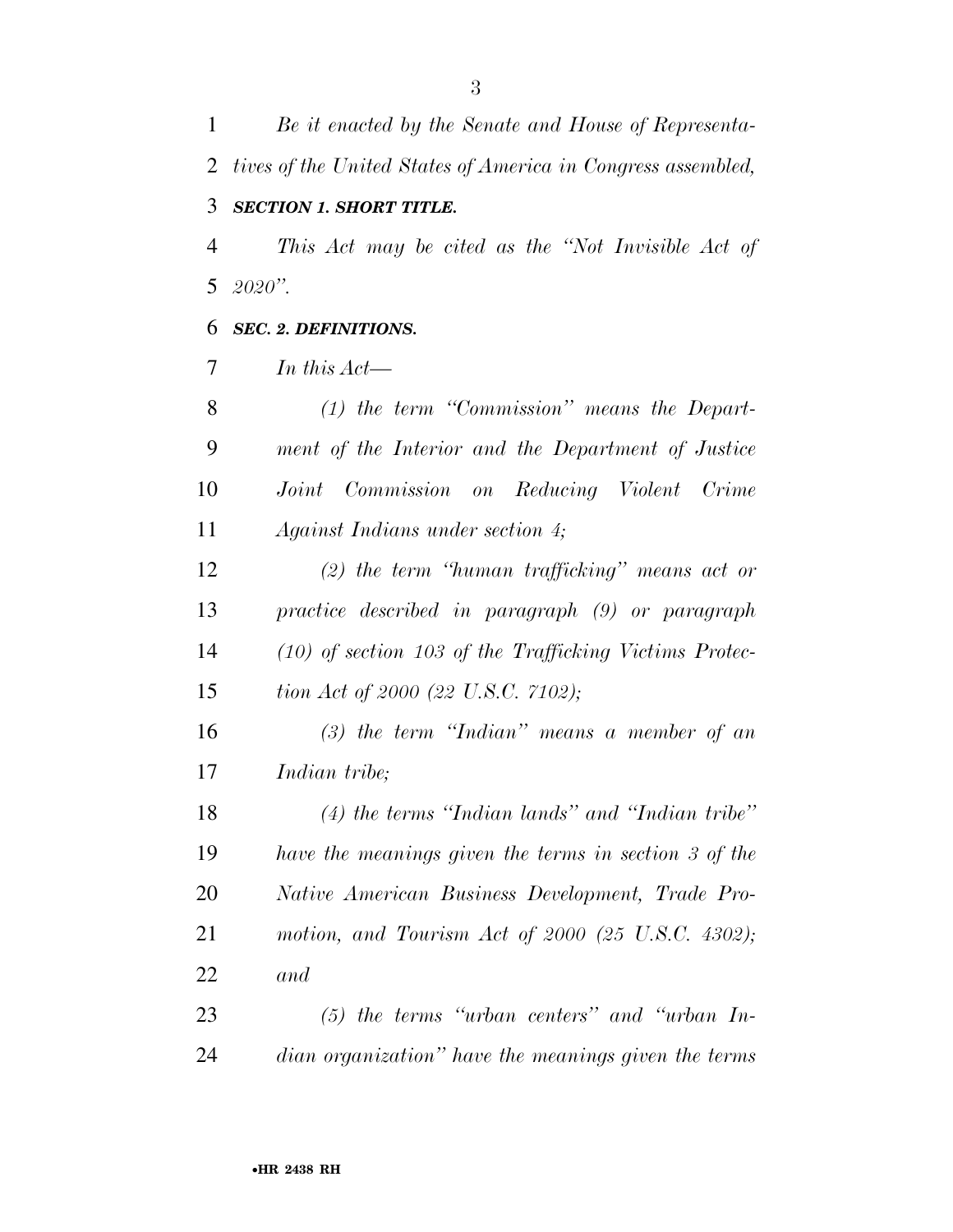| $\mathbf{1}$   | in section 4 of the Indian Health Care Improvement            |
|----------------|---------------------------------------------------------------|
| $\overline{2}$ | Act $(25 \text{ U.S. C. } 1603)$ .                            |
| 3              | SEC. 3. COORDINATOR OF FEDERAL EFFORTS TO COMBAT              |
| $\overline{4}$ | VIOLENCE AGAINST NATIVE PEOPLE.                               |
| 5              | (a) COORDINATOR DESIGNATION.—The Secretary of                 |
| 6              | the Interior shall designate an official within the Office of |
| $\tau$         | Justice Services in the Bureau of Indian Affairs who          |
| 8              | shall                                                         |
| 9              | $(1)$ coordinate prevention efforts, grants, and              |
| 10             | programs related to the murder of, trafficking of, and        |
| 11             | missing Indians across Federal agencies, including—           |
| 12             | $(A)$ the Bureau of Indian Affairs; and                       |
| 13             | $(B)$ the Department of Justice, including—                   |
| 14             | $(i)$ the Office of Justice Programs;                         |
| 15             | (ii) the Office on Violence Against                           |
| 16             | Women;                                                        |
| 17             | (iii) the Office of Community Oriented                        |
| 18             | Policing Services;                                            |
| 19             | (iv) the Federal Bureau of Investiga-                         |
| 20             | tion; and                                                     |
| 21             | $(v)$ the Office of Tribal Justice;                           |
| 22             | $(2)$ ensure prevention efforts, grants, and pro-             |
| 23             | grams of Federal agencies related to the murder of,           |
| 24             | trafficking of, and missing Indians consider the              |
| 25             | unique challenges of combating crime, violence, and           |

•**HR 2438 RH**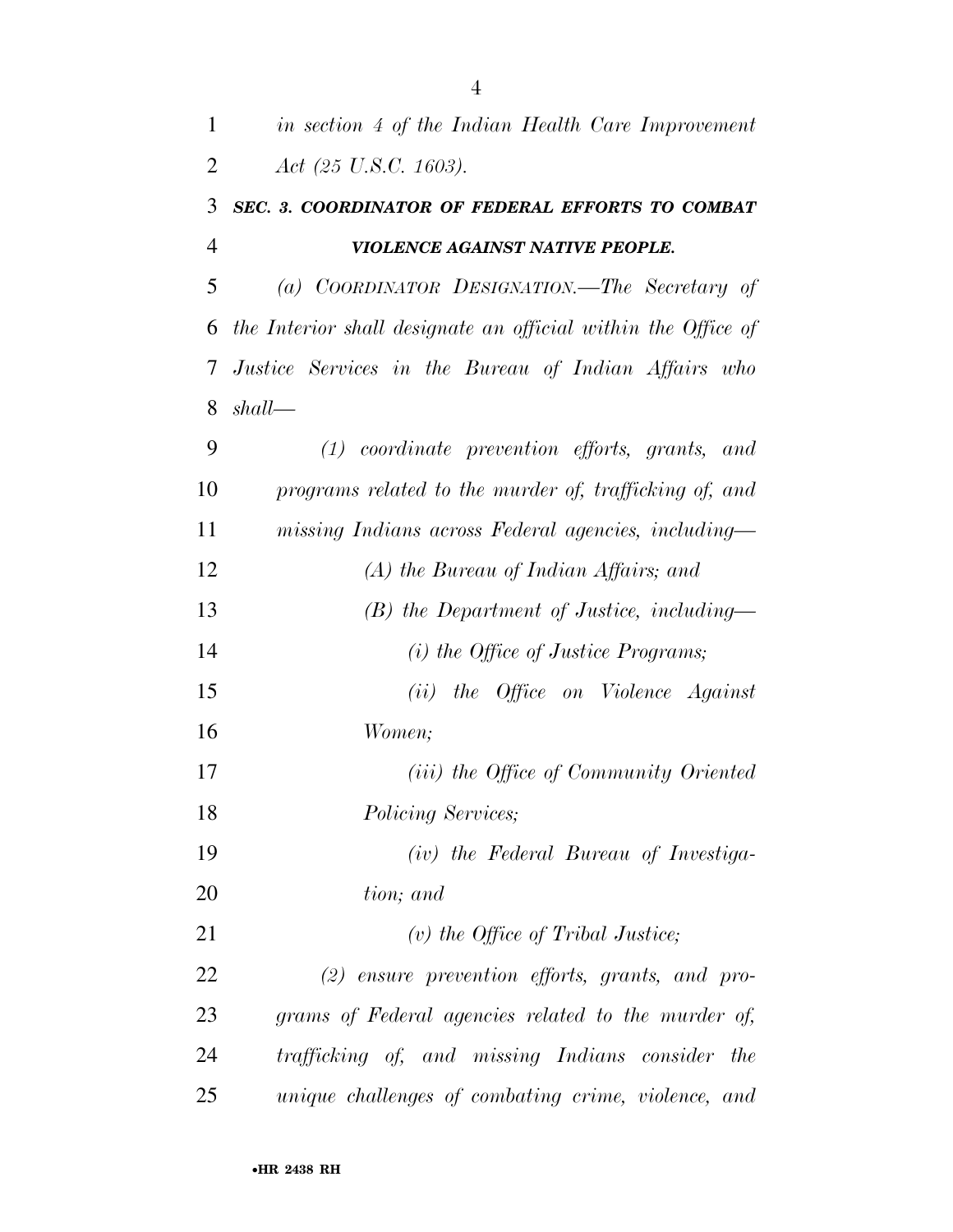*human trafficking of Indians and on Indian lands faced by Tribal communities, urban centers, the Bu- reau of Indian Affairs, Tribal law enforcement, Fed- eral law enforcement, and State and local law en-forcement;* 

 *(3) work in cooperation with outside organiza- tions with expertise in working with Indian tribes and Indian Tribes to provide victim centered and cul- turally relevant training to tribal law enforcement, Indian Health Service health care providers, urban Indian organizations, Tribal community members and businesses, on how to effectively identify, respond to and report instances of missing persons, murder, and trafficking within Indian lands and of Indians; and* 

 *(4) report directly to the Secretary of the Inte-rior.* 

 *(b) REPORT.—The official designated in subsection (a) shall submit to the Committee on Indian Affairs and the Committee on the Judiciary of the Senate and the Com- mittee on Natural Resources and the Committee on the Ju- diciary of the House of Representatives a report to provide information on Federal coordination efforts accomplished over the previous year that includes—*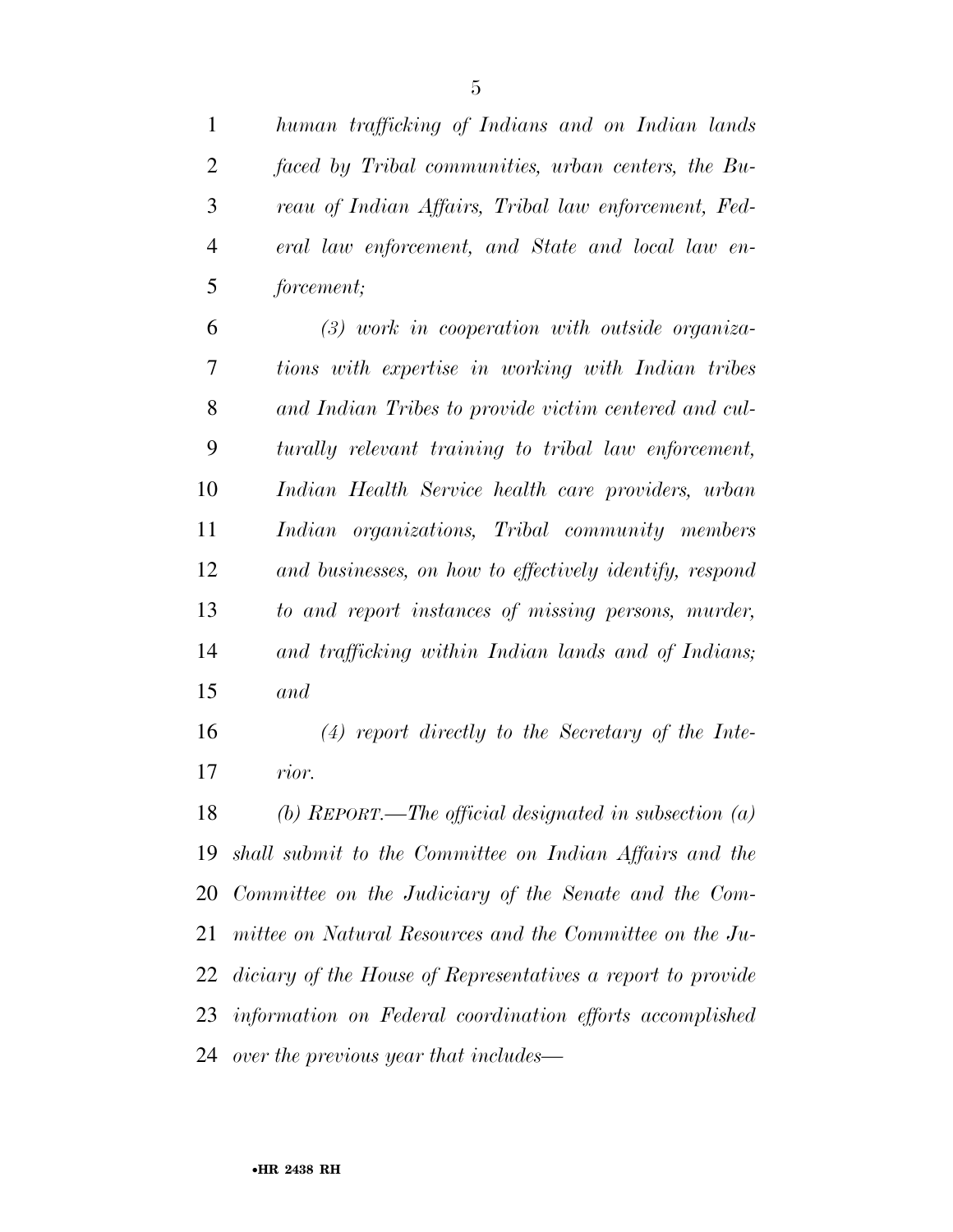| 1              | $(1)$ a summary of all coordination activities un-            |
|----------------|---------------------------------------------------------------|
| $\overline{2}$ | dertaken in compliance with this section;                     |
| 3              | $(2)$ a summary of all trainings completed under              |
| 4              | subsection $(a)(3)$ ; and                                     |
| 5              | $(3)$ recommendations for improving coordination              |
| 6              | across Federal agencies and of relevant Federal pro-          |
| 7              | grams.                                                        |
| 8              | SEC. 4. ESTABLISHMENT OF THE DEPARTMENT OF INTE-              |
| 9              | RIOR AND THE DEPARTMENT OF JUSTICE                            |
| 10             | JOINT COMMISSION ON REDUCING VIOLENT                          |
| 11             | <b>CRIME AGAINST INDIANS.</b>                                 |
| 12             | (a) ESTABLISHMENT.—Not later than 120 days after              |
| 13             | the date of enactment of this Act, the Secretary of the Inte- |
| 14             | rior, in coordination with the Attorney General, shall estab- |
| 15             | lish and appoint all members of a joint commission on vio-    |
| 16             | lent crime on Indian lands and against Indians.               |
| 17             | (b) MEMBERSHIP.—                                              |
| 18             | $(1)$ COMPOSITION.—                                           |
| 19             | $(A)$ IN GENERAL.—The Commission shall be                     |
| 20             | composed of members who represent diverse expe-               |
| 21             | riences and backgrounds that provide balanced                 |
| 22             | points of view with regard to the duties of the               |
| 23             | Commission.                                                   |
| 24             | $(B)$ DIVERSITY.—To the greatest extent                       |
| 25             | practicable, the Secretary of the Interior shall              |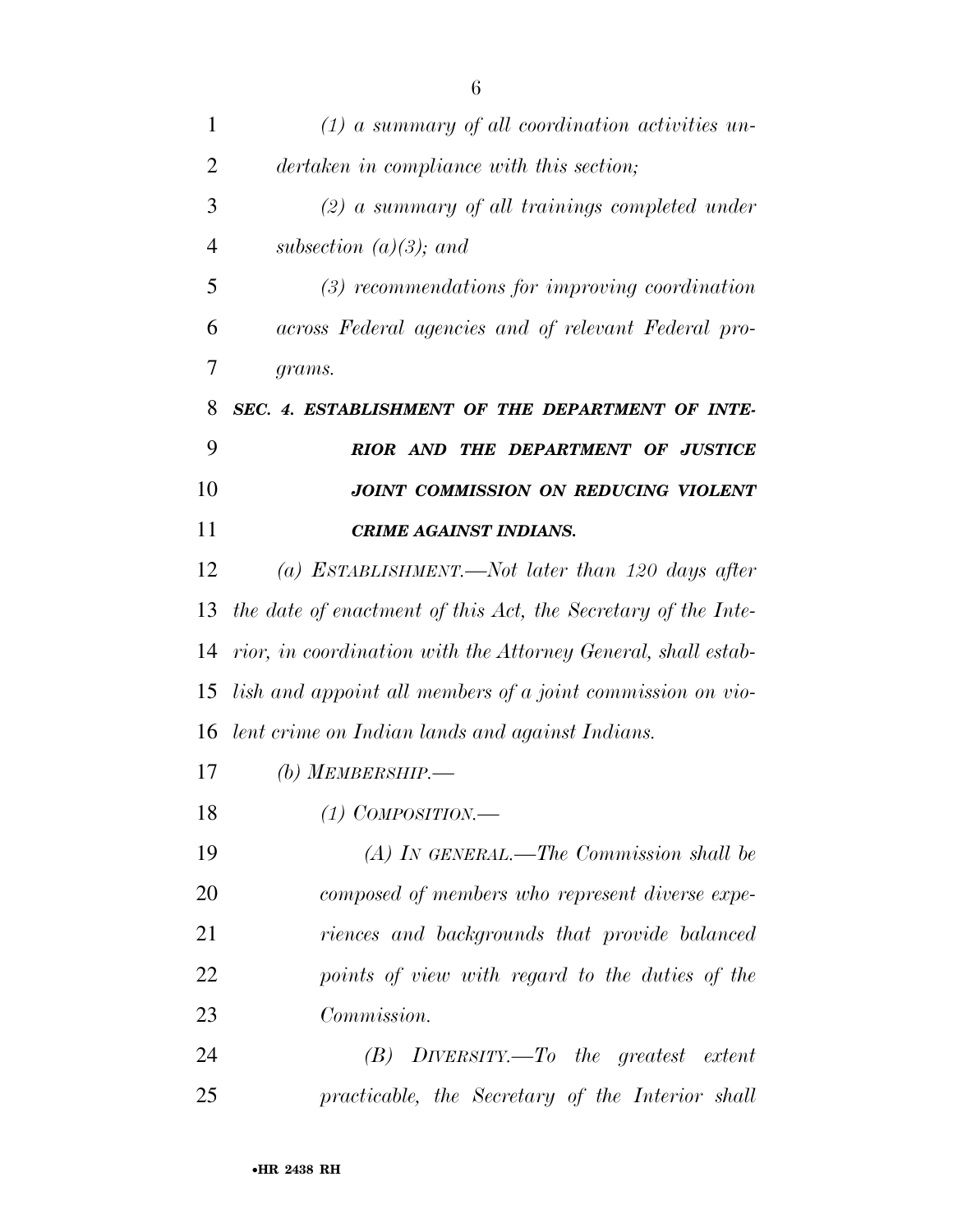| $\mathbf{1}$   | ensure the Commission includes Tribal represent-       |
|----------------|--------------------------------------------------------|
| $\overline{2}$ | atives from diverse geographic areas and of di-        |
| 3              | verse sizes.                                           |
| $\overline{4}$ | (2) APPOINTMENT.—The Secretary of the Inte-            |
| 5              | rior, in coordination with the Attorney General, shall |
| 6              | appoint the members to the Commission, including       |
| 7              | $represents from \text{\textbf{---}}$                  |
| 8              | $(A)$ tribal law enforcement;                          |
| 9              | $(B)$ the Office of Justice Services of the Bu-        |
| 10             | reau of Indian Affairs;                                |
| 11             | (C) State and local law enforcement in close           |
| 12             | proximity to Indian lands, with a letter of rec-       |
| 13             | ommendation from a local Indian Tribe;                 |
| 14             | (D) the Victim Services Division of the Fed-           |
| 15             | eral Bureau of Investigation;                          |
| 16             | $(E)$ the Department of Justice's Human                |
| 17             | <b>Trafficking Prosecution Unit;</b>                   |
| 18             | $(F)$ the Office of Violence Against Women of          |
| 19             | the Department of Justice;                             |
| 20             | $(G)$ the Office of Victims of Crime of the De-        |
| 21             | partment of Justice;                                   |
| 22             | $(H)$ a United States attorney's office with           |
| 23             | experience in cases related to missing persons,        |
| 24             | murder, or trafficking of Indians or on Indian         |
| 25             | land;                                                  |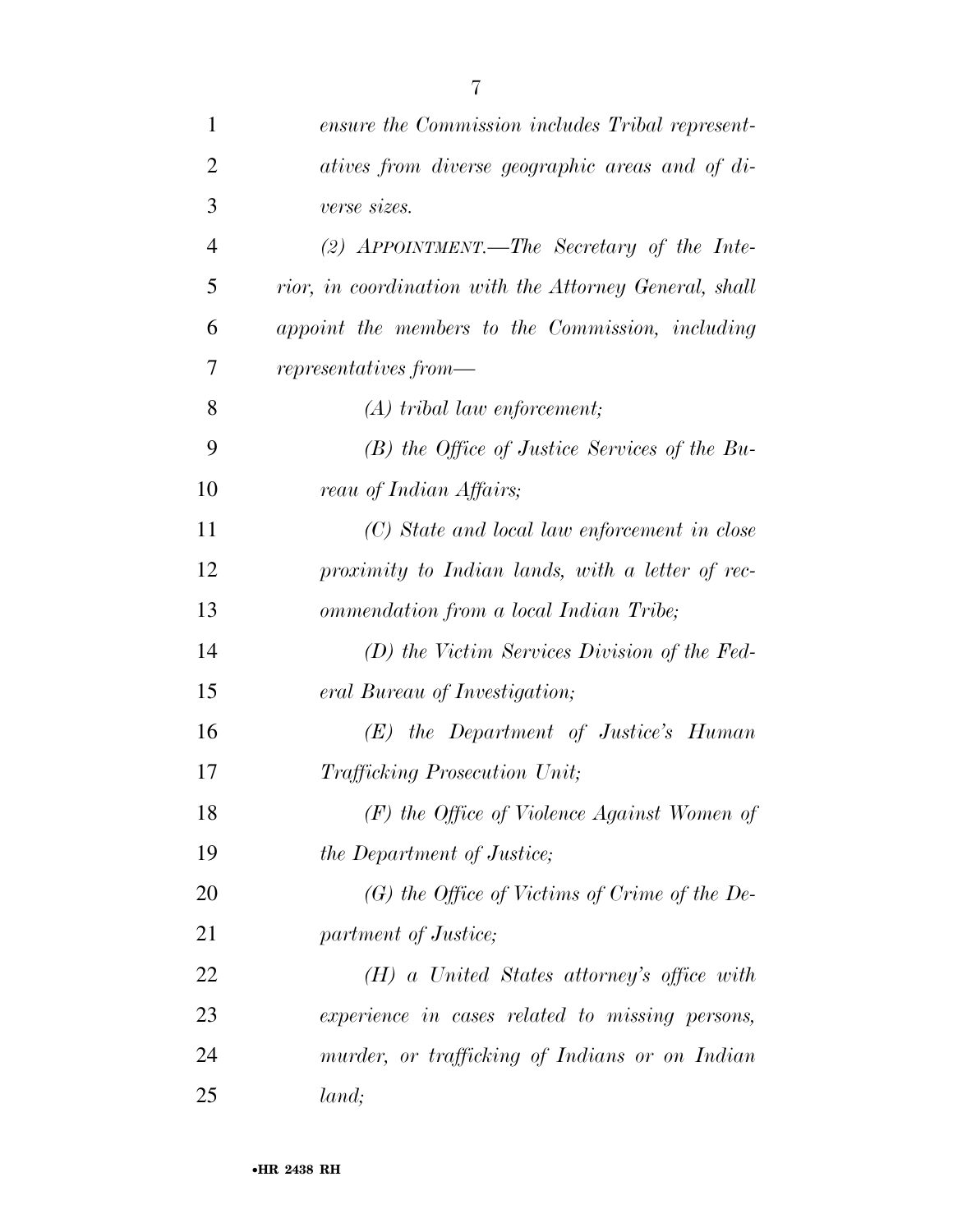| $\mathbf{1}$   | $(I)$ the Administration for Native Ameri-         |
|----------------|----------------------------------------------------|
| $\overline{2}$ | cans of the Office of the Administration for Chil- |
| 3              | dren & Families of the Department of Health        |
| $\overline{4}$ | and Human Services;                                |
| 5              | (J) the Substance Abuse and Mental Health          |
| 6              | Services Administration of the Department of       |
| 7              | <b>Health and Human Services;</b>                  |
| 8              | $(K)$ a Tribal judge with experience in cases      |
| 9              | related to missing persons, murder, or traf-       |
| 10             | ficking;                                           |
| 11             | $(L)$ not fewer than 3 Indian Tribes from di-      |
| 12             | verse geographic areas, including 1 Indian tribe   |
| 13             | located in Alaska, selected from nominations sub-  |
| 14             | mitted by the Indian Tribe;                        |
| 15             | $(M)$ not fewer than 2 health care and men-        |
| 16             | tal health practitioners and counselors and pro-   |
| 17             | viders with experience in working with Indian      |
| 18             | survivors of trafficking and sexual assault, with  |
| 19             | a letter of recommendation from a local tribal     |
| 20             | <i>chair or tribal law enforcement officer;</i>    |
| 21             | $(N)$ not fewer than 3 national, regional, or      |
| 22             | urban Indian organizations focused on violence     |
| 23             | against women and children on Indian lands or      |
| 24             | <i>against Indians</i> ;                           |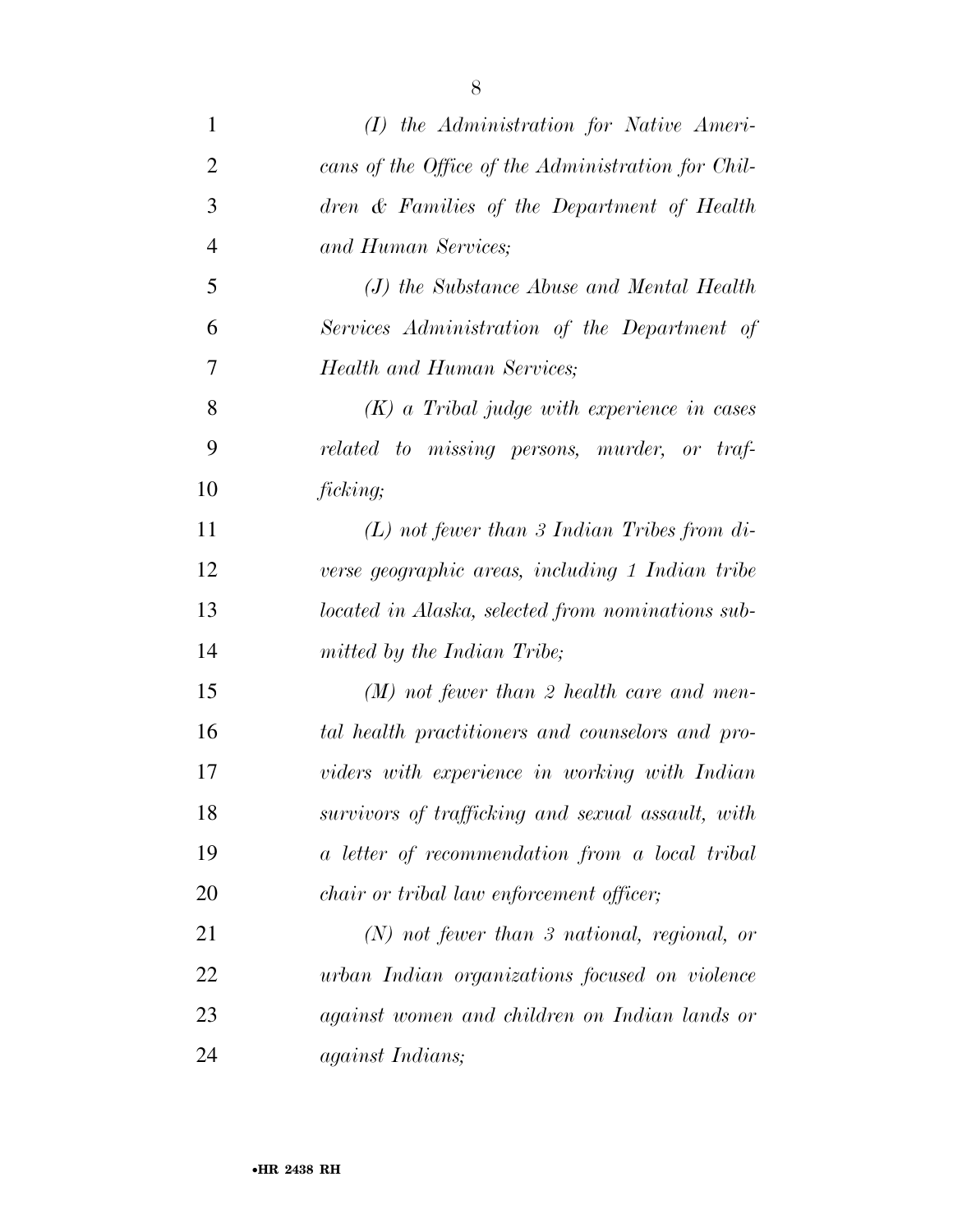| 1              | $(0)$ at least 2 Indian survivors of human               |
|----------------|----------------------------------------------------------|
| $\overline{2}$ | trafficking;                                             |
| 3              | $(P)$ at least 2 family members of missing               |
| $\overline{4}$ | <i>Indian people;</i>                                    |
| 5              | $(Q)$ at least 2 family members of murdered              |
| 6              | Indian people;                                           |
| 7              | $(R)$ the National Institute of Justice; and             |
| 8              | (S) the Indian Health Service.                           |
| 9              | (3) PERIODS OF APPOINTMENT.—Members shall                |
| 10             | be appointed for the duration of the Commission.         |
| 11             | $(4)$ VACANCIES.—A vacancy in the Commission             |
| 12             | shall be filled in the manner in which the original      |
| 13             | appointment was made and shall not affect the pow-       |
| 14             | ers or duties of the Commission.                         |
| 15             | (5) COMPENSATION.—Commission members shall               |
| 16             | serve without compensation.                              |
| 17             | $(6)$ TRAVEL EXPENSES.—The Secretary of the              |
| 18             | Interior, in coordination with the Attorney General,     |
| 19             | shall consider the provision of travel expenses, includ- |
| 20             | ing per diem, to Commission members when appro-          |
| 21             | <i>priate.</i>                                           |
| 22             | (c) $DUTIES$ .                                           |
| 23             | $(1)$ IN GENERAL.—The Commission may hold                |
| 24             | such hearings, meet and act at times and places, take    |
| 25             | such testimony, and receive such evidence as the Com-    |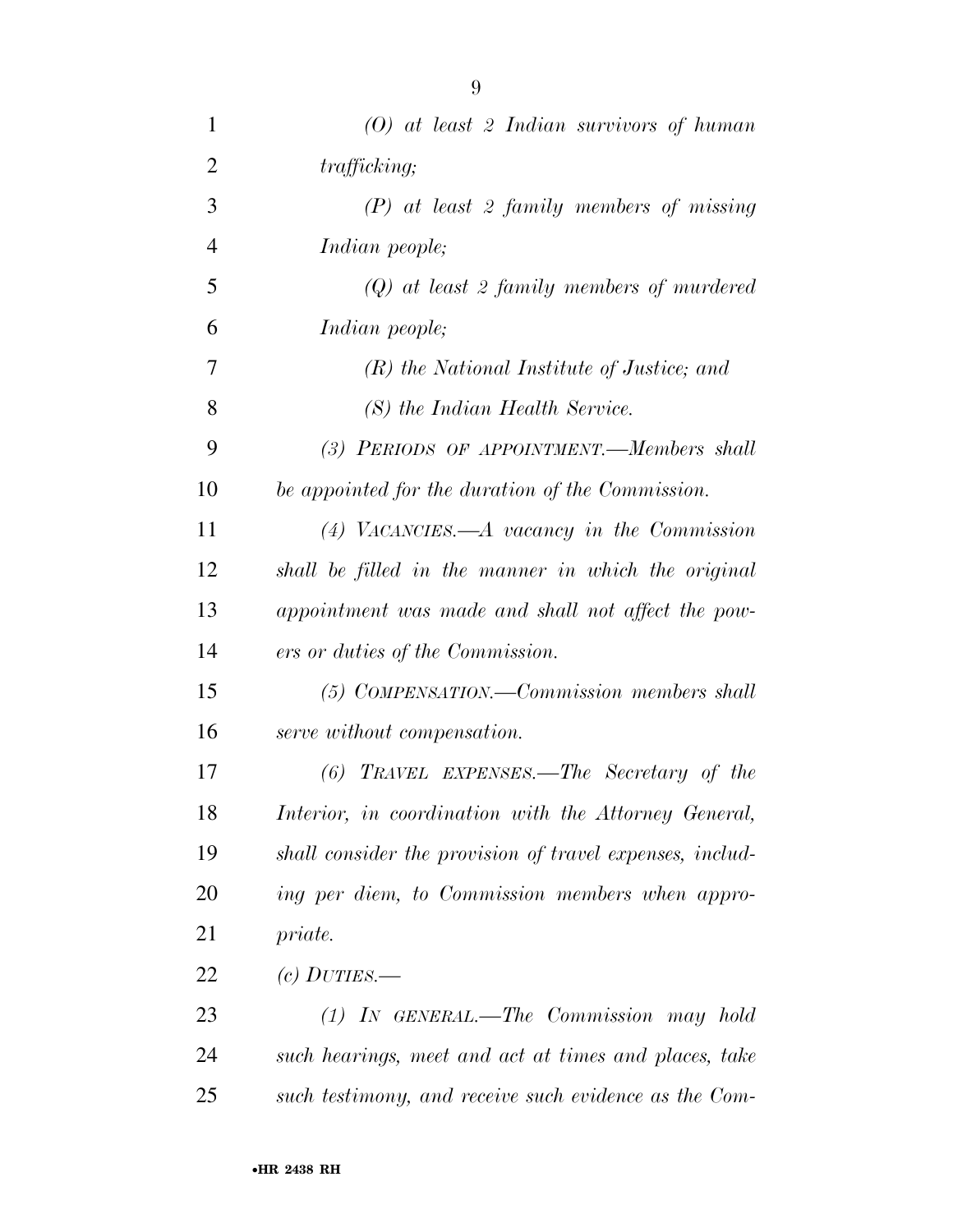| $\mathbf{1}$   | mission considers to be advisable to carry out the du- |
|----------------|--------------------------------------------------------|
| $\overline{2}$ | ties of the Commission under this section.             |
| 3              | (2) RECOMMENDATIONS FOR THE DEPARTMENT                 |
| $\overline{4}$ | OF INTERIOR AND DEPARTMENT OF JUSTICE.-                |
| 5              | (A) IN GENERAL.—The Commission shall                   |
| 6              | develop recommendations to the Secretary of the        |
| 7              | Interior and Attorney General on actions the           |
| 8              | Federal Government can take to help combat vio-        |
| 9              | lent crime against Indians and within Indian           |
| 10             | lands, including the development and implemen-         |
| 11             | tation of recommendations for-                         |
| 12             | $(i)$ identifying, reporting, and respond-             |
| 13             | ing to instances of missing persons, murder,           |
| 14             | and human trafficking on Indian lands and              |
| 15             | of Indians;                                            |
| 16             | (ii) legislative and administrative                    |
| 17             | <i>changes necessary to use programs, prop-</i>        |
| 18             | erties, or other resources funded or operated          |
| 19             | by the Department of the Interior and De-              |
| 20             | partment of Justice to combat the crisis of            |
| 21             | missing or murdered Indians and human                  |
| 22             | trafficking on Indian lands and of Indians;            |
| 23             | ( <i>iii</i> ) tracking and reporting data on          |
| 24             | instances of missing persons, murder, and              |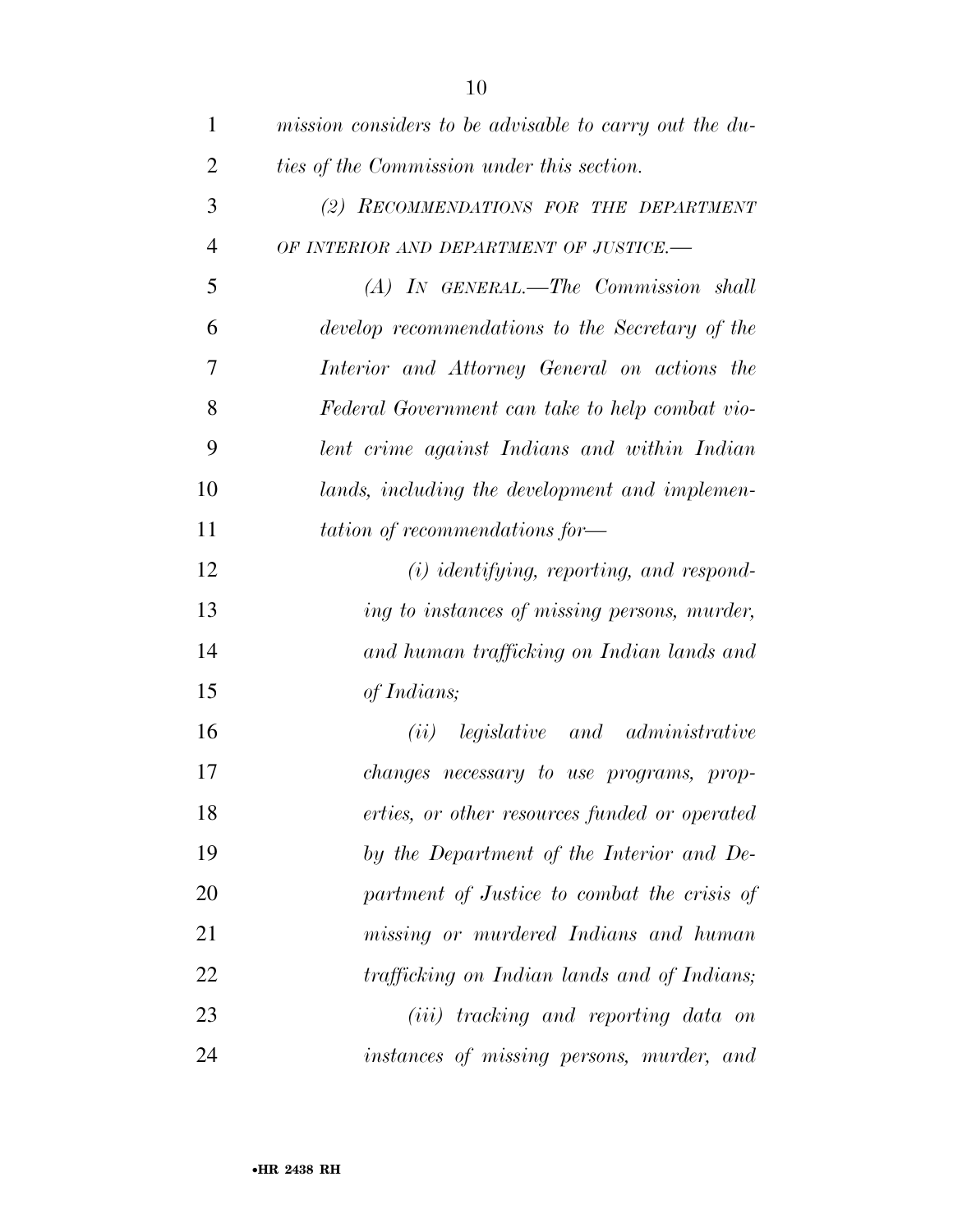| $\mathbf{1}$   | human trafficking on Indian lands and of                         |
|----------------|------------------------------------------------------------------|
| $\overline{2}$ | <i>Indians</i> ;                                                 |
| 3              | $(iv)$ addressing staff shortages and                            |
| $\overline{4}$ | open positions within relevant law enforce-                      |
| 5              | ment agencies, including issues related to                       |
| 6              | the hiring and retention of law enforcement                      |
| 7              | officers;                                                        |
| 8              | $(v)$ coordinating tribal, State, and                            |
| 9              | Federal resources to increase prosecution of                     |
| 10             | murder and human trafficking offenses on                         |
| 11             | Indian lands and of Indians; and                                 |
| 12             | $(vi)$ increasing information sharing                            |
| 13             | with tribal governments on violent crime                         |
| 14             | investigations and prosecutions in Indian                        |
| 15             | lands that were terminated or declined.                          |
| 16             | $SUBMISSION. \text{\textendash} Not \text{later} that 18$<br>(B) |
| 17             | months after the enactment of this Act, the Com-                 |
| 18             | mission shall make publicly available and sub-                   |
| 19             | mit all recommendations developed under this                     |
| 20             | $paramph$ to —                                                   |
| 21             | $(i)$ the Secretary of the Interior;                             |
| 22             | ( <i>ii</i> ) the Attorney General;                              |
| 23             | ( <i>iii</i> ) the Committee on the Judiciary of                 |
| 24             | <i>the Senate</i> ;                                              |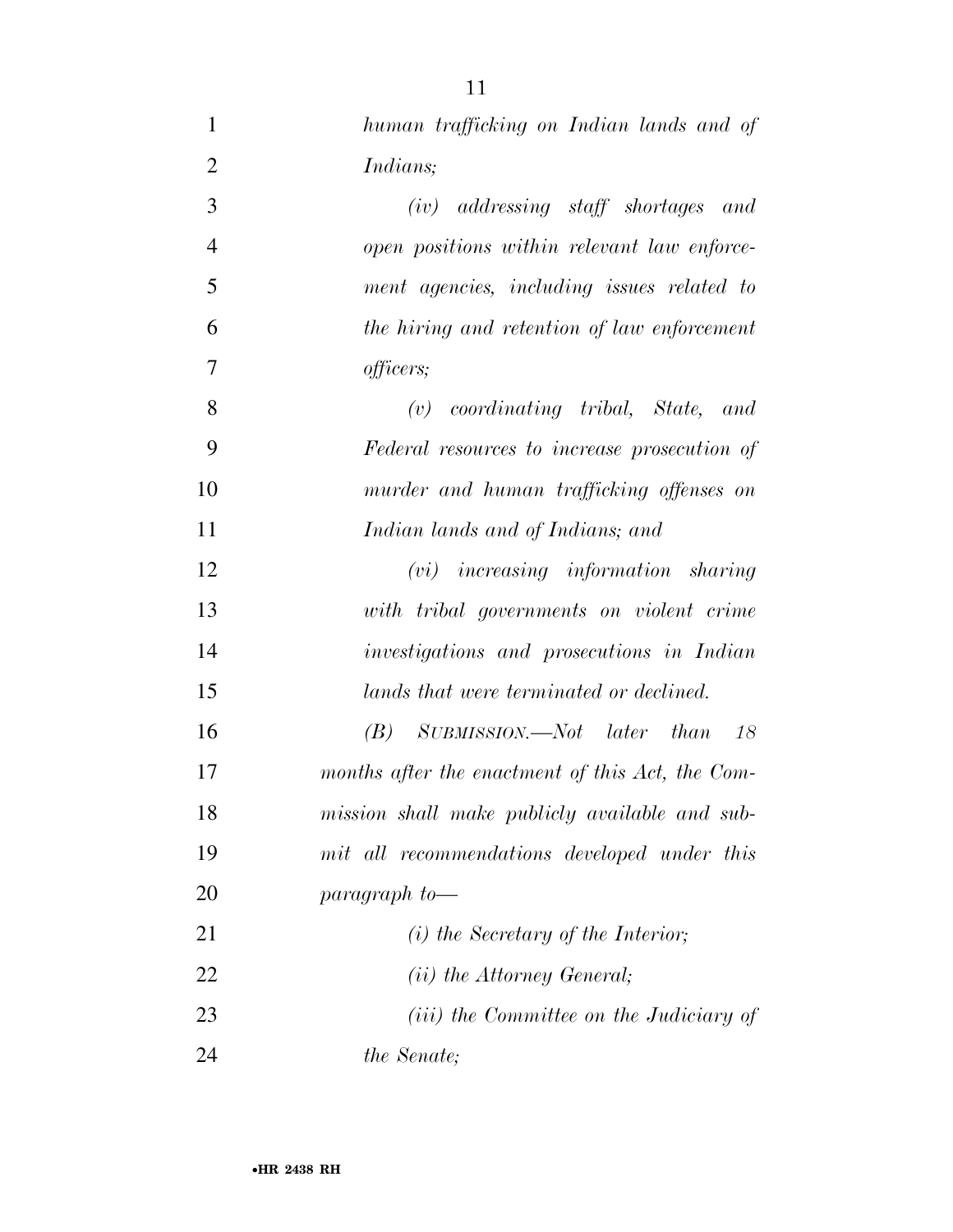*(iv) the Committee on Indian Affairs of the Senate; (v) the Committee on Natural Re- sources of the House of Representatives; and (vi) the Committee on the Judiciary of the House of Representatives. (C) SECRETARIAL RESPONSE.—Not later than 90 days after the date on which the Sec- retary of the Interior and the Attorney General receive the recommendations under paragraph (2), the Secretary and the Attorney General shall each make publicly available and submit a writ- ten response to the recommendations to— (i) the Commission; (ii) the Committee on the Judiciary of the Senate; (iii) the Committee on Indian Affairs of the Senate; (iv) the Committee on Natural Re- sources of the House of Representatives; and (v) the Committee on the Judiciary of the House of Representatives. (d) FACA EXEMPTION.—The Commission shall be ex-*

 *empt from the Federal Advisory Committee Act (5 U.S.C. App.).*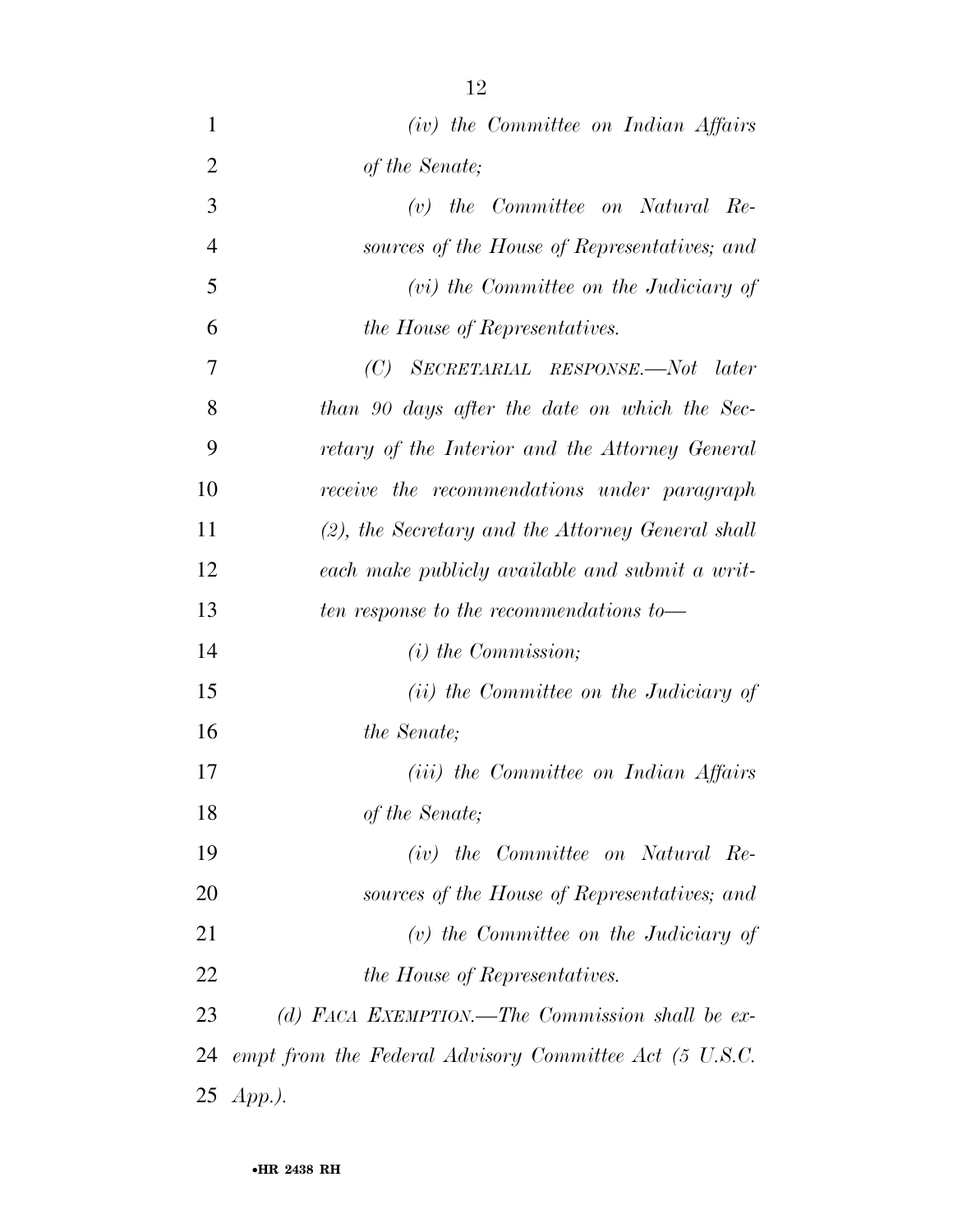*(e) SUNSET.—The Commission shall terminate on the date that is 2 years after the date of enactment of this Act.*